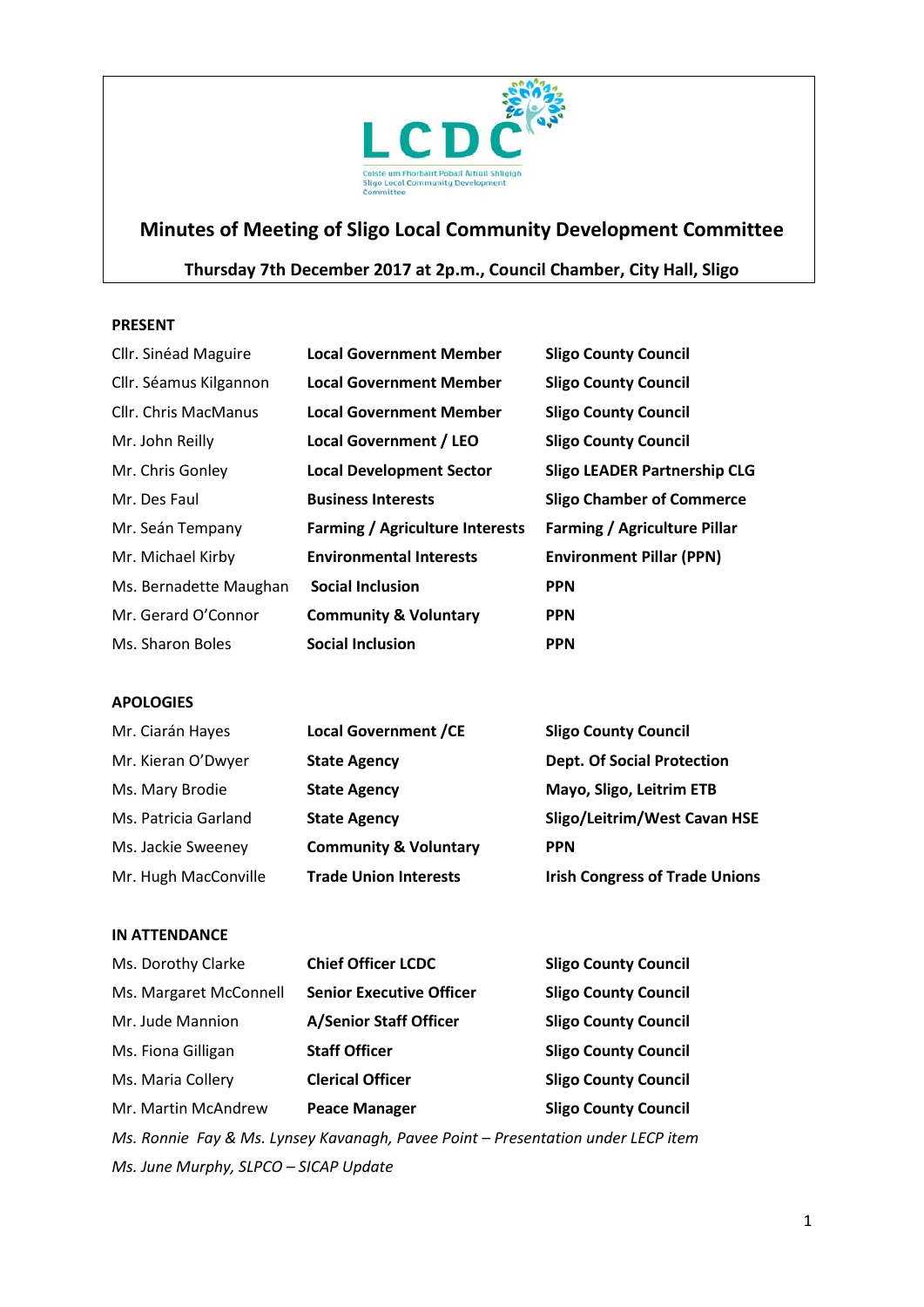#### **1. Declaration of Interest**

Mr. Chris Gonley (Sligo LEADER Partnership CLG) declared an interest in SICAP.

### **2. Minutes**

Minutes of last meeting held on the  $26<sup>th</sup>$  October 2017 were proposed by Cllr. Séamus Kilgannon seconded by Cllr. Chris MacManus and agreed by all.

## **3. Matters arising**

There were no matters arising.

## **4. Local Economic & Community Plan – Update**

- **Presentation relating to LECP Theme 4 'Social Inclusion Equality and Poverty' by Ms. Ronnie Fay, Pavee Point**
- **Projects for consideration under 'Recast' RAPID Capital Grant Scheme 2017**
- **Update on Healthy Ireland Fund**

Ms. Dorothy Clarke welcomed Ms. Ronnie Fay and Ms. Lynsey Kavanagh from Pavee Point who were in attendance to give a presentation to the LCDC. The presentation highlighted racism experienced by Travellers and the Roma community. It was noted that all public bodies have a responsibility to promote equality, prevent discrimination and protect human rights of their employees, customers and service users (Public Sector Duty)

It was also noted that Travellers and Roma are target groups under SICAP yet only 2% were engaged/supported under SICAP. Ms. Fay stated that there is a need to increase numbers of actions to engage with travellers and Roma communities. STSG to provide updated profile on Roma families in Sligo.

The  $1<sup>st</sup>$  March will be a national celebration day to mark the formal recognition of Travellers as an indigenous ethnic minority (1.3.17). It is important to note when developing/implementing policy to ask what is the impact on Travellers and Roma – all policy should be equality proofed.

Ms. Fay is to forward the National Traveller Roma Inclusion Strategy (NTRIS) for circulation to the LCDC.

With regards improving uptake in secondary education for travellers, Ms. Fay advised of lost resources. Many Travellers experience identity based bullying in schools. Universities are looking at proactive measures to get Travellers to take up third level education.

Cllr Sinéad Maguire thanked Ms. Fay and Ms. Kavanagh for their attendance and presentation.

## • **'Recast' RAPID Scheme**

Report was circulated to Members in advance of the meeting. Mr. Jude Mannion outlined the report and advised of the tight timeline for delivery of the scheme. 15 No. applications were received with 14 deemed valid – all applications received are within Sligo Municipal District. The budget allocation for Sligo is €64,500 and as the total value of valid applications exceeded the budget available a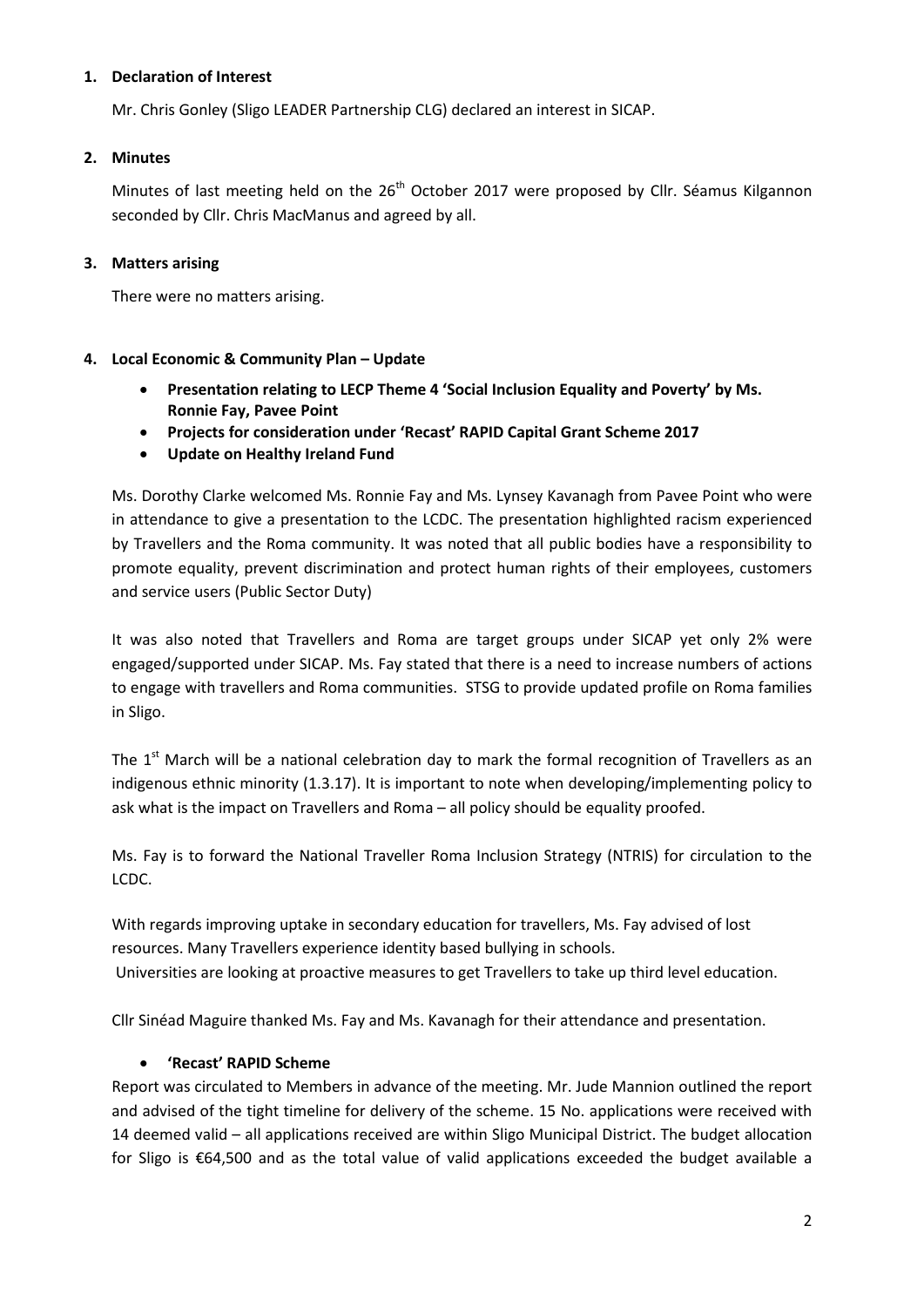scaled reduction proportional to the project value was applied. Applicants were asked if funding amounts sought under the Recast RAPID scheme represented full or part funding of their projects.

Ms. Bernadette Maughan mentioned Social Inclusion measures and advised that one of the groups listed on Mr. Mannion's report will not allow entry to members of the Travelling Community. Ms. Maughan advised that all groups funded should be 'equality proofed'.

Ms. Dorothy Clarke acknowledged Mr. Mannion's work on preparing the report and considered approach taken as the fairest way of division of funds and outlined that the LCDC is to make recommendation to the MD.

Ms. Sharon Boles asked if there is a timeframe for groups to have spent funds and Mr. Mannion confirmed that 2017 funding will have to be spent in 2018. Ms. Boles expressed concern with spreading the funding thinly advising that the LCDC need to ensure that groups can deliver projects.

Cllr. Séamus Kilgannon welcomed funding of €64,500 and acknowledged the short timeframe as did Mr. Chris Gonley. Mr. Gonley went onto say that he has concerns with this new scheme being called the 'recast RAPID scheme' and advised that there will be an assumption among former RAPID groups which could result in negative feedback. Mr. Gonley noted that some projects listed on the report do not appear to be disadvantaged.

Cllr Maguire advised that she had attended a Chairs network in Tullamore recently and there were lots of issues raised in relation to the 'RAPID' scheme and that it was accepted by Pobal that the use of the name 'RAPID' was perhaps inappropriate in this instance.

Ms. Dorothy Clarke advised members that the new scheme is open to all urban communities and towns in the Local Authority area. Further to discussion on the report circulated Cllr Kilgannon suggested that the report go before the MD as is and that the LCDC can prioritise other groups for funding in 2018.

It was suggested that conditions be included in letters of offer for approved projects if appropriate.

Cllr Séamus Kilgannon proposed that the LCDC make recommendation to the Municipal District in line with Mr. Mannion's report. This proposal was seconded by Mr. Gerry O'Connor.

Ms. Bernadette Maughan abstained from this proposal.

Ms. Dorothy Clarke confirmed that the Local Authority has been advised that funding will be available in 2018 under the RAPID programme.

#### • **Healthy Ireland Fund (HIF)**

Report was circulated to Members in advance of the meeting. Mr. Jude Mannion went through the report and advised members of the 11 individual projects that constituted the application made to the Healthy Ireland Fund in September, 10 have since been approved by Pobal and 1 rejected. Total funding available is €96,500.

Mr. Mannion noted that 2018 projects must be new projects and not follow on from 2017. A service level agreement (SLA) is currently being drafted. Projects will be subject to an audit in 2018.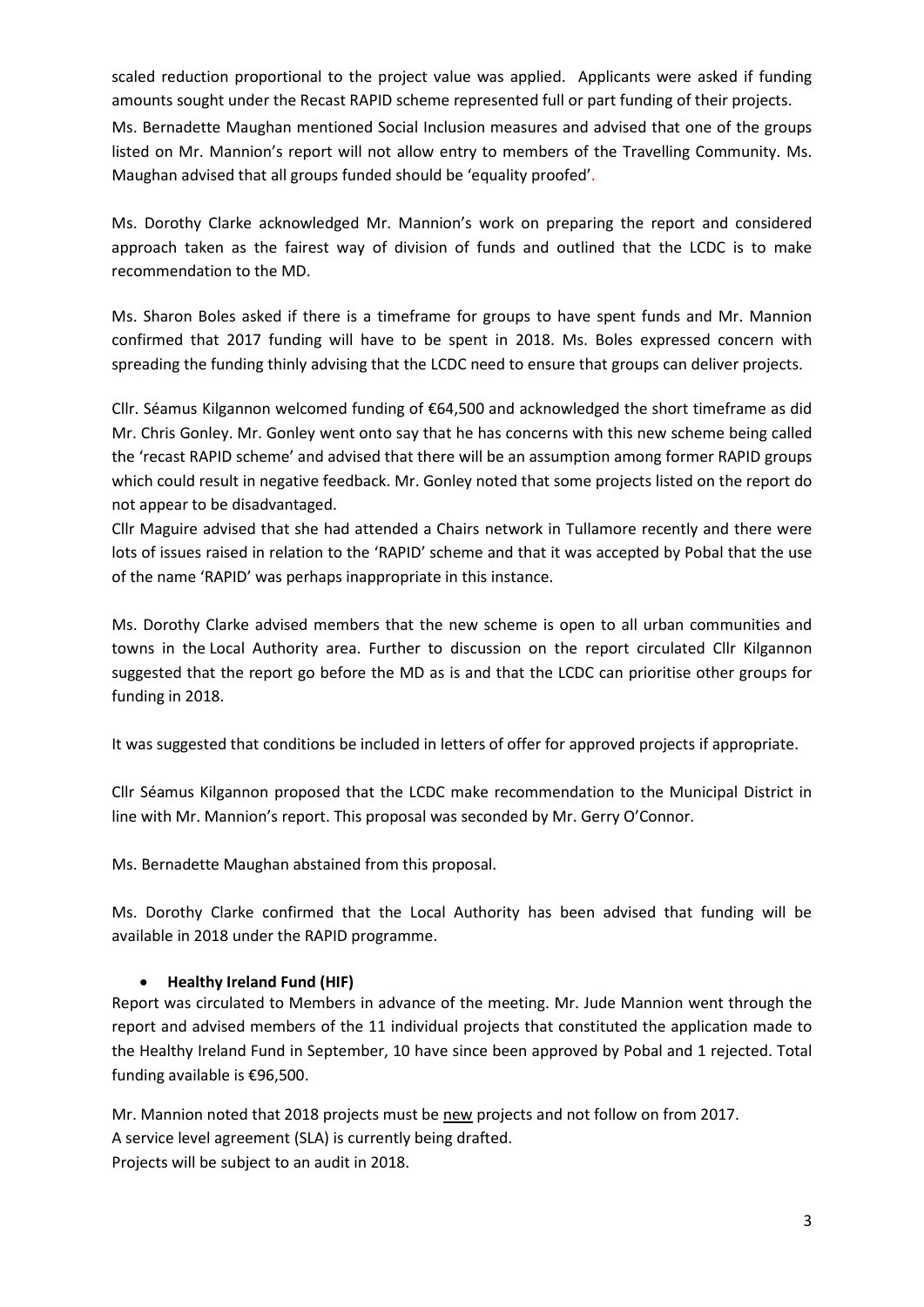Cllr Sinéad Maguire advised that the HIF was also raised at the Chairs Network meeting in Tullamore and the short timeframe noted. Pobal are happy with the quality of projects submitted and the scheme will be run again in 2018.

## **5. SICAP**

### **i. SICAP 2017 – update**

Ms. Margaret McConnell advised that budget of €585,514 is almost spent. A meeting of the SICAP Monitoring Committee took place on the  $30<sup>th</sup>$  November. County Sligo LEADER Partnership CLG, as Programme Implementer are to submit 2017 end-year reports on IRIS by the  $17<sup>th</sup>$  January 2018 for review by the LCDC. Pobal will carry out a parallel review before the 2<sup>nd</sup> February and the LCDC are to approve the 2017 End-year review by the 23<sup>rd</sup> February 2018.

Report was circulated to Members and Ms. June Murphy, SLPC gave a brief update on progress to date. Ms. Murphy advised members that both Key Performance Indicators will be achieved; however, there are 2 Headline Indicators (No's 11 and 14) which relate to self-employment and it is unlikely that targets under these indicators will be achieved.

Ms. Murphy mentioned the Barista skills course which is being run in collaboration with Sligo's Chamber of Commerce and is proving very successful.

Ms Margaret McConnell advised members of the recent audit of SICAP which was carried out by the Local Government Audit Services Unit in November. Feedback from the Auditors has been very positive and any recommendations made will be brought back to the LCDC. One recommendation raised at the closing meeting with the Auditors was that the LCDC become more involved in verification visits of projects.

Cllr Sinéad Maguire advised that the SICAP monitoring committee had discussed site monitoring visits at their recent meeting and that 2 members hope to visit the barista training.

Mr. Chris Gonley advised that this was the first time SICAP had been audited and that the Auditors were impressed with the working relationship that exists between SLPC, the LCDC and the team in Community & Economic Development and the collaboration with other agencies in Sligo.

#### **ii. SICAP 2018 – Update on next steps**

Mr. Chris Gonley and Ms. June Murphy excused themselves from the meeting while this item was being dealt with. Ms. Margaret McConnell gave update. Following on from the October meeting of the LCDC, where members approved acceptance of tender from Sligo LEADER Partnership CLG, the notification letter issued to SLPC on 24<sup>th</sup> November 2017 and is followed by a 16 day standstill period which will expire on the  $11<sup>th</sup>$  December. The Department has instructed that Contracts/Funding Agreements be signed before the 18<sup>th</sup> December

Ms. McConnell suggested that the contract signing may be used as a photo opportunity for the LCDC.

Cllr Maguire mentioned that the topic of Public Relations for LCDCs had been discussed at a previous meeting and reiterated that it would be good promotion of the work being carried out by the LCDC.

## **6. PPN Update**

Report circulated to members in advance of the meeting. Ms. Margaret McConnell briefed Members on PPN update. The PPN Secretariat issued a Request for Quotations (RFQ) in relation to the commissioning of an Art Piece which will be funded from the 2017 PPN budget. Three responses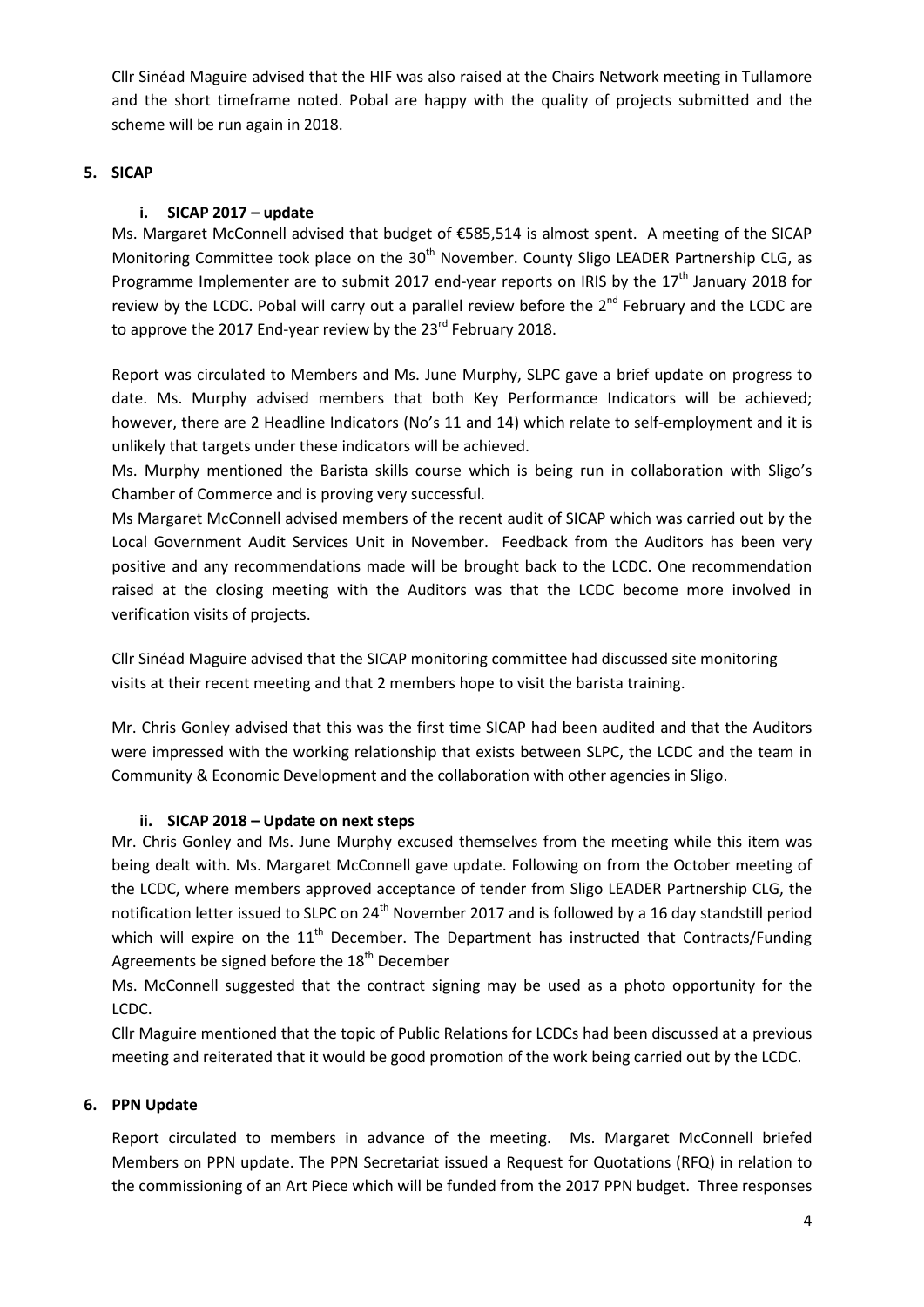were received. The Art piece will acknowledge and reflect Sligo's role and designation as EVC 2017. It is hoped to place this Art Piece in Doorly Park early in 2018.

Elections to the Secretariat, LCDC and SPC's will be held in early 2018.

Mr. Michael Kirby noted error in report circulated in that there are 16 groups registered with the Environmental College and not 46.

### **7. Peace IV Programme Update**

Hard copies of the Peace report were circulated to members at the meeting. Mr. Martin McAndrew briefed members on programme update. The Re-bid process was successful with SEUPB approving a further €87k for the Sligo Peace IV Programme. The total award is now €860, 866 which was the original indicative budget for Sligo.

Mr. McAndrew advised that two draft tenders have been submitted to SEUPB for their review. SEUPB have requested that Catholic/Protestant 80/20 participant ratio be clearly stated on all tender documents.

The PEACE IV Programme webpage on the Sligo County Council website has been updated. Banners for promotional events have been procured.

The Peace IV Team met with SEUPB recently for progress meeting. At this meeting the SEUPB stated that participation targets would be Catholic 80% /Protestant 20%. This will be a major challenge as Census figures from 2011 and 2016 clearly show that only 5% of the Sligo population as being Protestant.

It was further noted that the SEUPB have set an unrealistic interim target of 53 for Children & Young people participants for the end of 2018 which represents almost 25% of the target of 223 for the full programme. SEUPB had previously agreed to Children & Young People activities following academic year, starting in September 2018 and completing April/May 2019.

SEUPB had not included either of these conditions as part of the Letter of Offer.

It was proposed by Cllr. Séamus Kilgannon and seconded by Ms. Bernadette Maughan that the LCDC support Peace IV Sub Committee proposal to make a submission to SEUPB seeking an urgent review of these conditions.

#### **8. Ongoing National review of LCDC and Work programme for 2018**

Ms. Dorothy Clarke advised members that the Department are carrying out a review of LCDCs at national level. The designated contact in the Department is Mr. Neal Sullivan Smyth. The review is ongoing to establish an understanding of the LCDC structure, role and capacity building of LCDCs etc.

Ms. Margaret McConnell advised that Members had been briefed on this matter at last meeting of the LCDC on the 26th October. Members could use the review as an opportunity to highlight issues around schemes/programmes which the LCDC have responsibility/oversight of such as;

- o Town and Village Renewal
- o Outdoor Recreation Infrastructure Scheme & Communities Facilities Scheme
- o LEADER Programme
- o LECP,